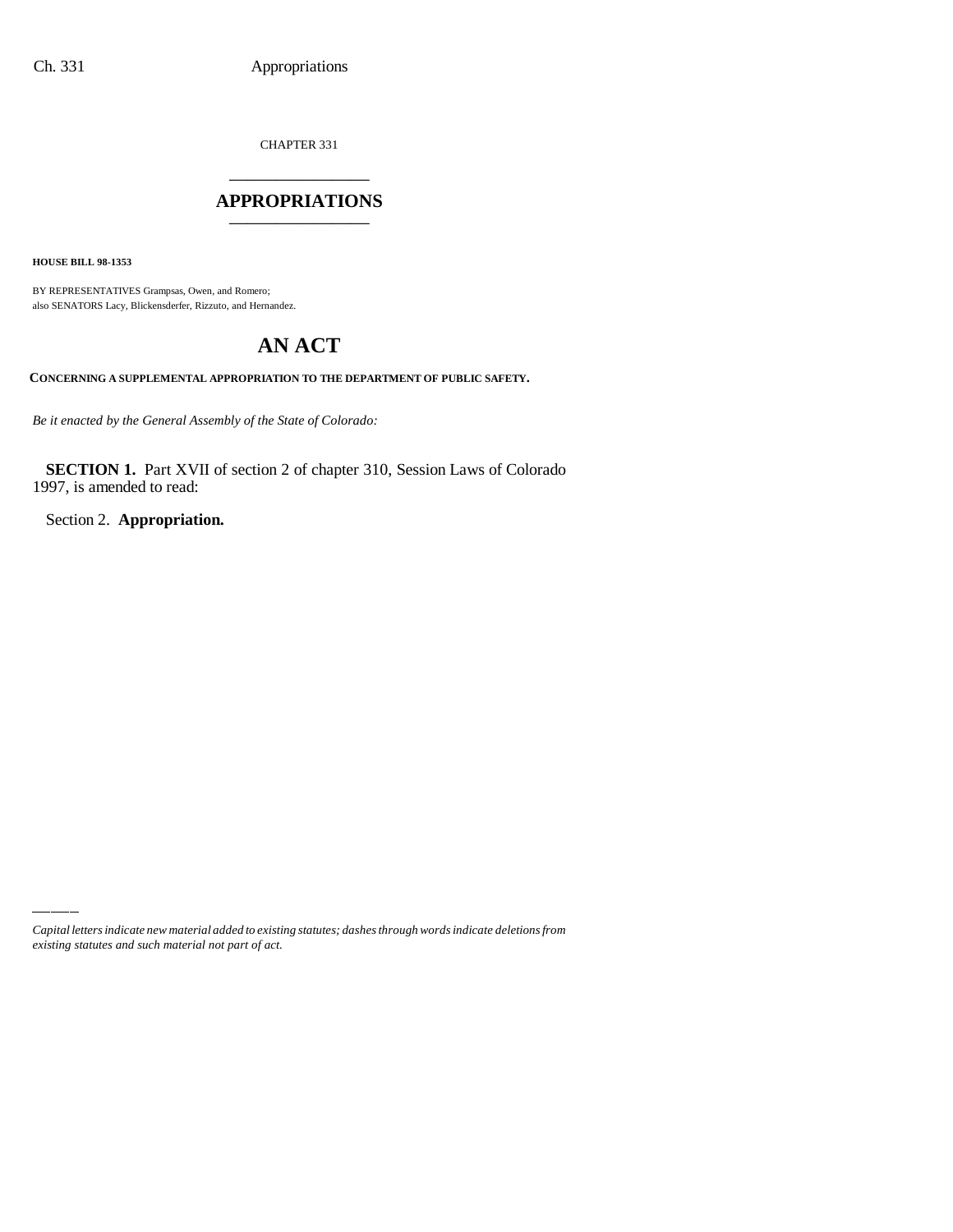|                   |       |                | APPROPRIATION FROM |              |               |              |  |  |  |  |
|-------------------|-------|----------------|--------------------|--------------|---------------|--------------|--|--|--|--|
|                   |       |                | <b>GENERAL</b>     |              | CASH          |              |  |  |  |  |
| <b>ITEM &amp;</b> |       | <b>GENERAL</b> | <b>FUND</b>        | CASH         | <b>FUNDS</b>  | FEDERAL.     |  |  |  |  |
| <b>SUBTOTAL</b>   | TOTAL | <b>FUND</b>    | <b>EXEMPT</b>      | <b>FUNDS</b> | <b>EXEMPT</b> | <b>FUNDS</b> |  |  |  |  |
|                   |       |                |                    |              |               |              |  |  |  |  |

### **PART XVIIDEPARTMENT OF PUBLIC SAFETY**

## **(1) EXECUTIVE DIRECTOR'S OFFICE** Personal Services 1,740,458 1,740,458 1,740,458 1,740,458 1,740,458 1,740,458 1,740,458 1,740,458 1,740,458 1, (32.0 FTE) Health, Life, and Dental 2,366,823 99,457 b 2,224,758 c 42,608 Short-term Disability 86,275 80,877 d 2,095 Salary Survey, Anniversary Increases, and Shift Differential 2,014,698 146,578 b 1,839,054 <sup>e</sup> 29,066 2,032,741 1,857,097 e Workers' Compensation 2,026,240 2,026,240 2,026,240 2,026,240 2,026,240 2,026,240 2,026,240 2,026,240 2,026,240 2,026,240 2,026,240 2,026,240 2,026,240 2,026,240 2,026,240 2,026,240 2,026,240 2,026,240 2,026,240 2,026,240 Operating Expenses  $143,317$   $143,317$   $143,317$   $143,317$   $143,317$   $143,317$   $143,317$   $143,317$   $143,317$   $143,317$   $143,317$   $143,317$   $143,317$   $143,317$   $143,317$   $143,317$   $143,317$   $143,317$   $143,317$   $143,317$   $1$ Legal Services for 2,113 hours and  $101,421$  and  $101,421$  and  $101,421$  m and  $101,421$  m and  $101,421$  m and  $101,421$  m and  $101,421$  m and  $101,421$  m and  $101,421$  m and  $101,421$  m and  $101,421$  m and  $101,421$  m and  $101,421$  m and  $101,42$ Purchase of Services from $\text{Computer Center}$  26,463 26,463 26,463 26,463 26,463 26,463 26,463 26,463 26,463 26,463 26,463 26,463 26,463 26,463 26,463 26,463 26,463 26,463 26,463 26,463 26,463 26,463 26,463 26,463 26,463 26,463 26,463 26,463 26,463 26,463 26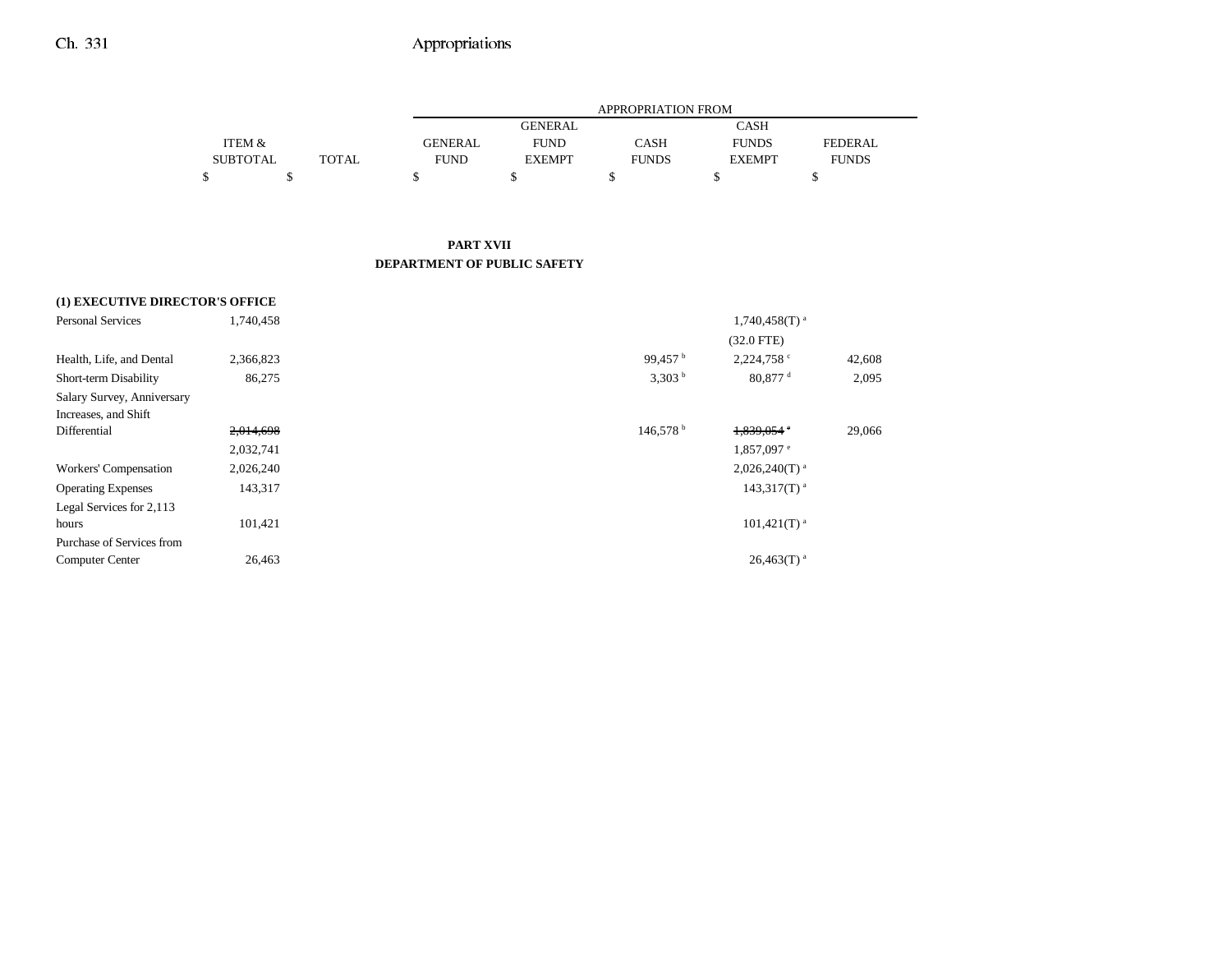| Payment to Risk         |         |            |        |                      |                            |        |
|-------------------------|---------|------------|--------|----------------------|----------------------------|--------|
| Management and Property |         |            |        |                      |                            |        |
| Funds                   | 338,871 |            |        |                      | 338,871 $(T)$ <sup>a</sup> |        |
| Vehicle Lease Payments  | 30,748  |            |        | $8,284$ <sup>f</sup> | $22,464(T)^{g}$            |        |
| <b>Leased Space</b>     | 415,552 |            |        |                      | $382,855$ <sup>h</sup>     | 32,697 |
|                         | 448,609 |            |        |                      | 415,912 $^{\rm h}$         |        |
| Capitol Complex Leased  |         |            |        |                      |                            |        |
| Space                   | 499,495 |            |        | $2,479$ <sup>b</sup> | 477,374 <sup>i</sup>       | 19,642 |
|                         | 512,223 |            | 40,135 |                      | 449,967 <sup>i</sup>       |        |
| Lease Purchase - 700    |         |            |        |                      |                            |        |
| Kipling Street          | 533,920 |            |        |                      | 533,920 <sup>j</sup>       |        |
|                         | 511,268 |            |        |                      | $511,268$ <sup>j</sup>     |        |
| Distributions to Local  |         |            |        |                      |                            |        |
| Government              | 50,000  |            |        | 50,000 k             |                            |        |
| Infrastructure Upgrade  | 680,200 |            |        |                      | $680,200$ <sup>1</sup>     |        |
|                         |         | 11,054,481 |        |                      |                            |        |
|                         |         | 11,095,657 |        |                      |                            |        |

a These amounts shall be from indirect cost recoveries.

<sup>b</sup> These amounts shall be from various sources of cash funds.

c Of this amount, \$1,725,851 shall be from the Highway Users Tax Fund, \$384,109(T) shall be from indirect cost recoveries, and \$114,798 shall be from various sources of exempt cash funds.

<sup>d</sup> Of this amount, \$62,431 shall be from the Highway Users Tax Fund, \$16,538(T) shall be from indirect cost recoveries, and \$1,908 shall be from various sources of exempt cash funds.

<sup>e</sup> Of this amount, \$1,402,769 \$1,420,812 shall be from the Highway Users Tax Fund, \$334,651(T) shall be from indirect cost recoveries, and \$101,634 shall be from various sources of exempt cash funds.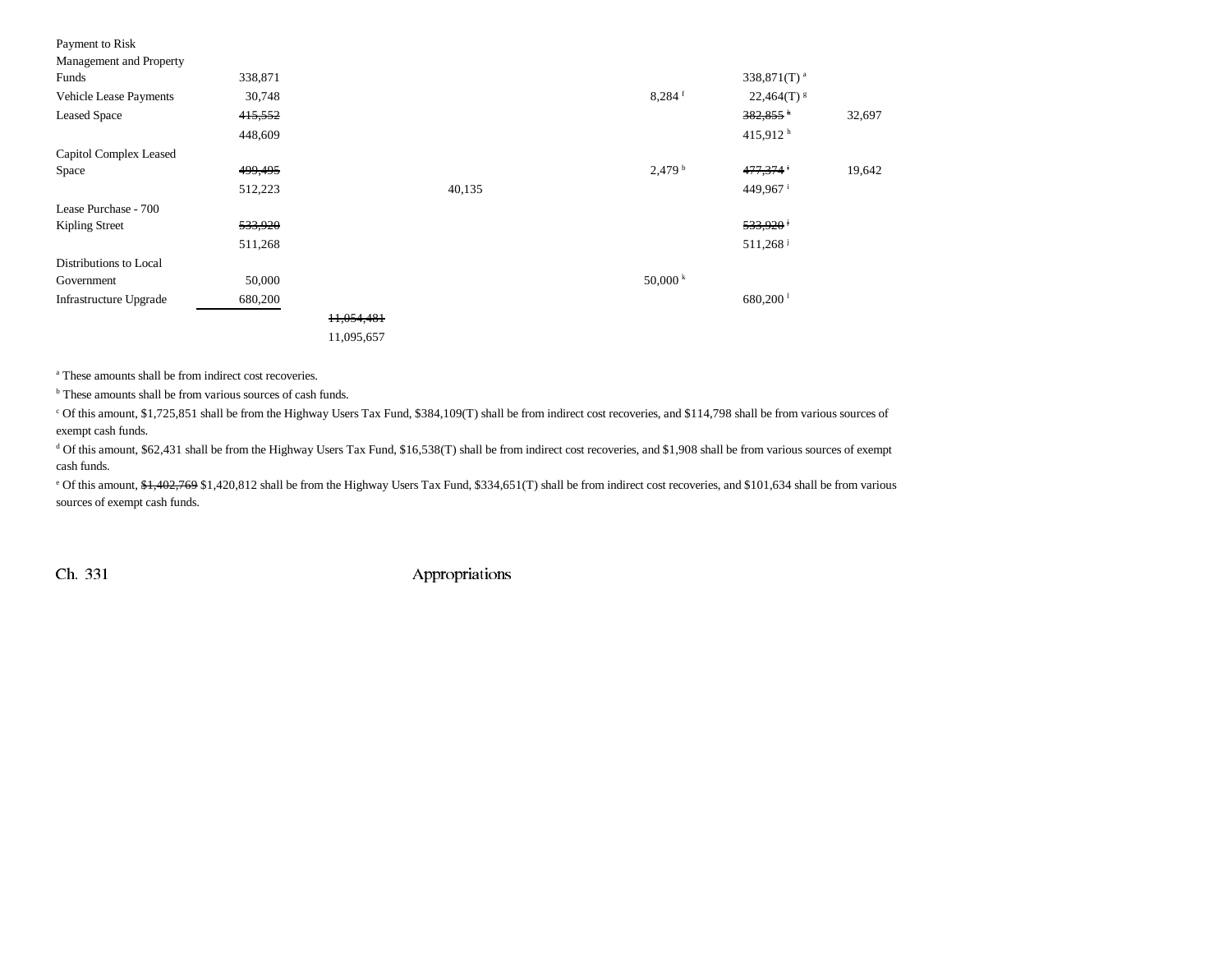|                 |              |                | APPROPRIATION FROM |              |               |              |  |  |  |  |
|-----------------|--------------|----------------|--------------------|--------------|---------------|--------------|--|--|--|--|
|                 |              |                | <b>GENERAL</b>     |              | CASH          |              |  |  |  |  |
| ITEM &          |              | <b>GENERAL</b> | <b>FUND</b>        | CASH         | <b>FUNDS</b>  | FEDERAL      |  |  |  |  |
| <b>SUBTOTAL</b> | <b>TOTAL</b> | <b>FUND</b>    | <b>EXEMPT</b>      | <b>FUNDS</b> | <b>EXEMPT</b> | <b>FUNDS</b> |  |  |  |  |
| ሖ               |              |                |                    |              |               |              |  |  |  |  |

f This amount shall be from the Firefighter and First Responder Certification Fund, the Fire Service Education and Training Fund, the Hazardous Materials Responder Voluntary Certification Fund, the Fire Suppression Cash Fund, and the Fireworks Licensing Cash Fund.

g Of this amount, \$7,080 shall be from Limited Gaming funds appropriated in the Department of Revenue, and \$15,384 shall be from indirect cost recoveries.

h Of this amount, \$321,969 \$338,181 shall be from the Highway Users Tax Fund, \$28,722(T) shall be from user fees collected from other state agencies for the Garage Operation, \$16,845(T) SHALL BE FROM USER FEES COLLECTED FROM OTHER STATE AGENCIES FOR THE AIRCRAFT POOL, \$9,222(T) shall be from Limited Gaming funds appropriated in the Department of Revenue, \$21,292(T) shall be from indirect cost recoveries and \$1,650(T) shall be from the Sex Offender Surcharge Fund pursuant to Section 18-21-103, C.R.S., appropriated in the Department of Public Safety, Division of Criminal Justice.

<sup>i</sup> Of this amount, \$180,546 \$153,139 shall be from the Highway Users Tax Fund, \$289,987(T) shall be from indirect cost recoveries, and \$6,841 shall be from various sources of exempt cash funds.

j Of this amount, \$335,641 \$312,989 shall be from the Highway Users Tax Fund, and \$198,279(T) shall be from indirect cost recoveries.

<sup>k</sup> This amount shall be from the Hazardous Materials Safety Fund pursuant to Section 42-20-107, C.R.S.

l Of this amount \$435,328 shall be from the Highway Users Tax Fund and \$244,872(T) shall be from indirect cost recoveries.

#### **(2) COLORADO STATE PATROL160, 161,**

**161a**

Colorado State Patrol Colonel, Lt. Colonels, Majors, Captains 2,501,630 2,501,630 2,501,630 2,501,630 2,501,630 2,501,630 2,501,630 2,501,630 2,501,630 and  $2,501,630$  and  $2,501,630$  and  $2,501,630$  and  $2,501,630$  and  $2,501,630$  and  $2,501,630$  and  $2,501,630$  and

(35.0 FTE)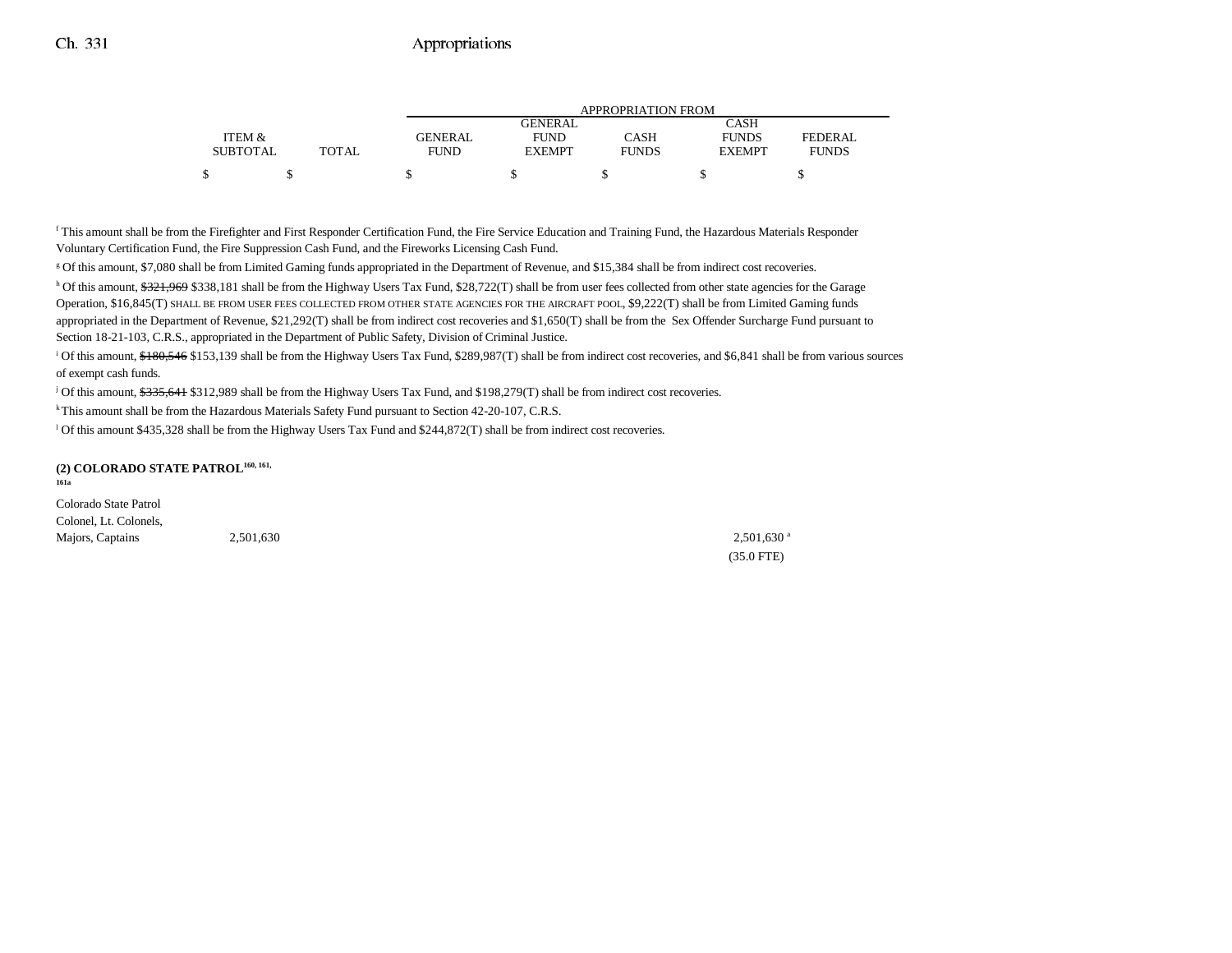| Sergeants, Technicians, and     |              |         |                        |                           |              |
|---------------------------------|--------------|---------|------------------------|---------------------------|--------------|
| Troopers A and B <sup>162</sup> | 25,157,881   |         | 209,057                | 23,860,233                | 1,088,591    |
|                                 | 25,166,096   |         | 217,272 <sup>b</sup>   | 23,772,197 <sup>c</sup>   | 1,176,627    |
|                                 |              |         | $(6.0$ FTE)            | (501.6)                   | $(21.0$ FTE) |
|                                 |              |         | $(4.3$ FTE)            |                           |              |
| Civilians                       | 7,557,828    |         | $22,551$ <sup>d</sup>  | 7,535,277 <sup>e</sup>    |              |
|                                 |              |         | $(1.0$ FTE)            | $(200.0$ FTE)             |              |
| Retirements                     | 400,000      |         |                        | 400,000 <sup>a</sup>      |              |
| <b>Operating Expenses</b>       | 2,065,533    |         | $216,738$ <sup>b</sup> | 1,848,795 f               |              |
|                                 | 2,071,324    |         | 222,529 b              |                           |              |
| <b>Auto Related Expenses</b>    | 4,528,289    |         | $18,112$ <sup>b</sup>  | 4,510,177                 |              |
|                                 | 4,536,346    |         | 26.169 <sup>b</sup>    | 4,497,652 8               | 12,525       |
| <b>Utilities</b>                | 81,964       |         |                        | $81,964$ <sup>h</sup>     |              |
| <b>Dispatch Contracts</b>       | 610,689      |         | 405,789 <sup>b</sup>   | $204,900(T)^{1}$          |              |
|                                 |              |         | $(12.1$ FTE)           | $(8.0$ FTE)               |              |
| <b>State Patrol Training</b>    |              |         |                        |                           |              |
| Academy <sup>163</sup>          | 1,508,715    |         | 156,780                | $1,351,935$ <sup>k</sup>  |              |
|                                 | 1,560,715    |         | $171,255$ <sup>j</sup> | $1,387,025$ <sup>k</sup>  | 2,435        |
|                                 | $(16.0$ FTE) |         |                        |                           |              |
| <b>Highway Safety Grants</b>    | 500,000      |         |                        | $500,000(T)^1$            |              |
| Aircraft Pool                   | 158,735      |         |                        | $158,735$ <sup>m</sup>    |              |
|                                 |              |         |                        | $(2.0$ FTE)               |              |
| Aircraft Engine Reserve         | 180,000      |         |                        | $180,000(T)$ <sup>n</sup> |              |
| Capitol and Governor's          |              |         |                        |                           |              |
| Security                        | 938,554      | 676,395 |                        | $262,159(T)$ <sup>o</sup> |              |
|                                 | $(19.0$ FTE) |         |                        |                           |              |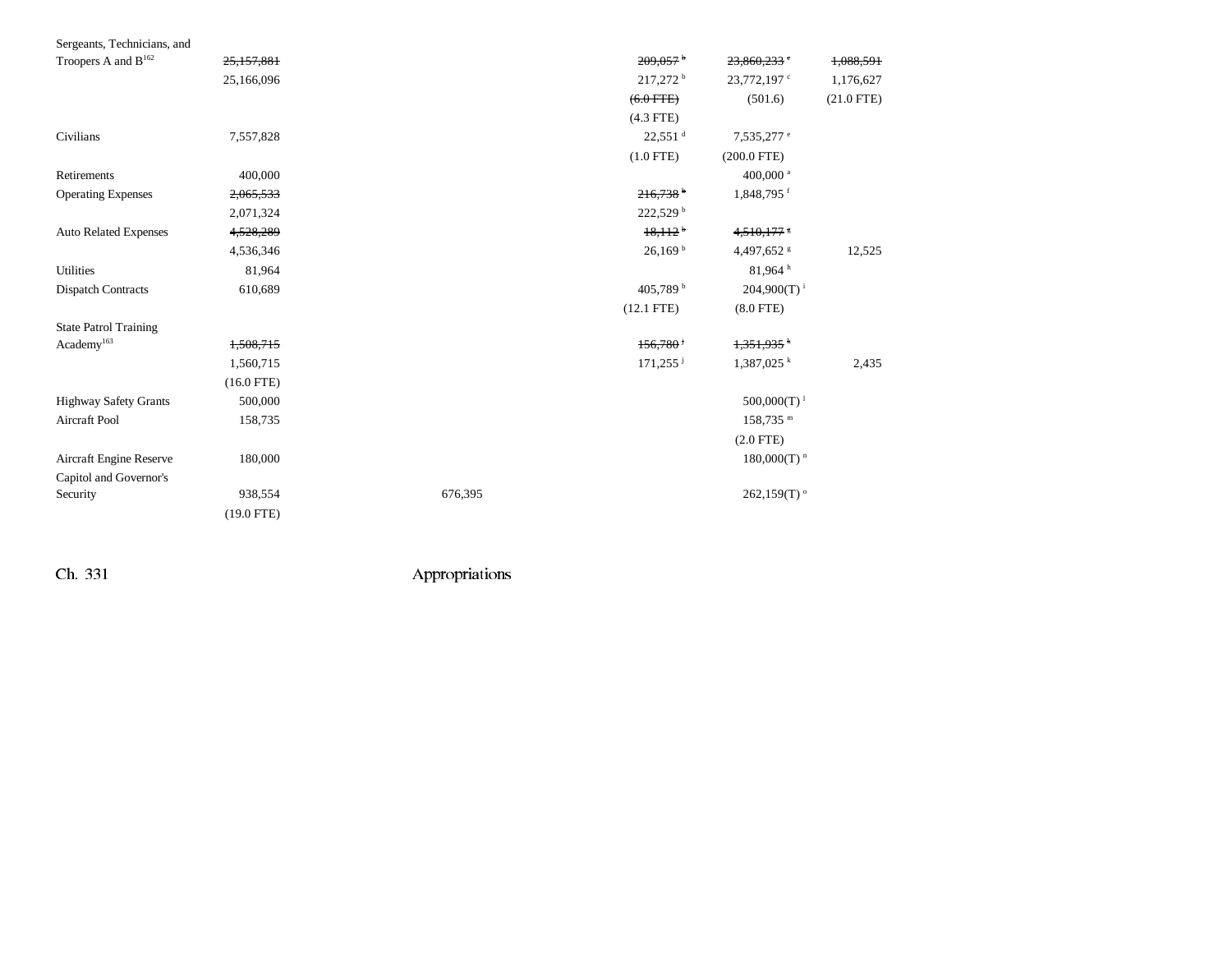|                                            |                                      |              | <b>APPROPRIATION FROM</b>     |                                                |                             |                                              |                                |  |  |  |
|--------------------------------------------|--------------------------------------|--------------|-------------------------------|------------------------------------------------|-----------------------------|----------------------------------------------|--------------------------------|--|--|--|
|                                            | <b>ITEM &amp;</b><br><b>SUBTOTAL</b> | <b>TOTAL</b> | <b>GENERAL</b><br><b>FUND</b> | <b>GENERAL</b><br><b>FUND</b><br><b>EXEMPT</b> | <b>CASH</b><br><b>FUNDS</b> | <b>CASH</b><br><b>FUNDS</b><br><b>EXEMPT</b> | <b>FEDERAL</b><br><b>FUNDS</b> |  |  |  |
|                                            | \$                                   | $\mathbb{S}$ | \$                            | \$                                             | \$                          | \$                                           | \$                             |  |  |  |
| Highway Road Closure                       |                                      |              |                               |                                                |                             |                                              |                                |  |  |  |
| Fund                                       | 300,000                              |              |                               |                                                | $300,000$ <sup>b</sup>      |                                              |                                |  |  |  |
|                                            | 652,297                              |              |                               |                                                | 389,998 <sup>b</sup>        | $262,299(T)^{1}$                             |                                |  |  |  |
| <b>Nuclear Materials</b><br>Transportation | 2,500                                |              |                               |                                                | 2,500 P                     |                                              |                                |  |  |  |
| Hazardous Materials<br>Routing             | 436,806                              |              |                               |                                                | 92,951 <sup>9</sup>         | 343,855 <sup>a</sup>                         |                                |  |  |  |
|                                            |                                      |              |                               |                                                | $(1.5$ FTE)                 | $(5.5$ FTE)                                  |                                |  |  |  |
| Hazardous Materials                        |                                      |              |                               |                                                |                             |                                              |                                |  |  |  |
| Equipment                                  | 171,000                              |              |                               |                                                |                             | 171,000 <sup>a</sup>                         |                                |  |  |  |
| Vehicle Identification                     |                                      |              |                               |                                                |                             |                                              |                                |  |  |  |
| Number Inspections                         | 51,185                               |              |                               |                                                | $51,185$ <sup>d</sup>       |                                              |                                |  |  |  |
| Garage Operations                          | 585,804                              |              |                               |                                                |                             | 585,804(T) <sup>n</sup>                      |                                |  |  |  |
|                                            |                                      |              |                               |                                                |                             | $(2.0$ FTE)                                  |                                |  |  |  |
| Vehicle Purchases/ Nonfleet                | 500,500                              |              |                               |                                                |                             | 500,500                                      |                                |  |  |  |
|                                            | 598,150                              |              |                               |                                                |                             | 598,150 <sup>r</sup>                         |                                |  |  |  |
| Victim Assistance                          | 152,740                              |              |                               |                                                |                             | $152,740(T)$ <sup>s</sup>                    |                                |  |  |  |
|                                            |                                      |              |                               |                                                |                             | $(3.5$ FTE)                                  |                                |  |  |  |
| <b>MOBILE DATA COMPUTERS</b>               | 614,860                              |              |                               |                                                |                             | $152,798$ u                                  | 462,062                        |  |  |  |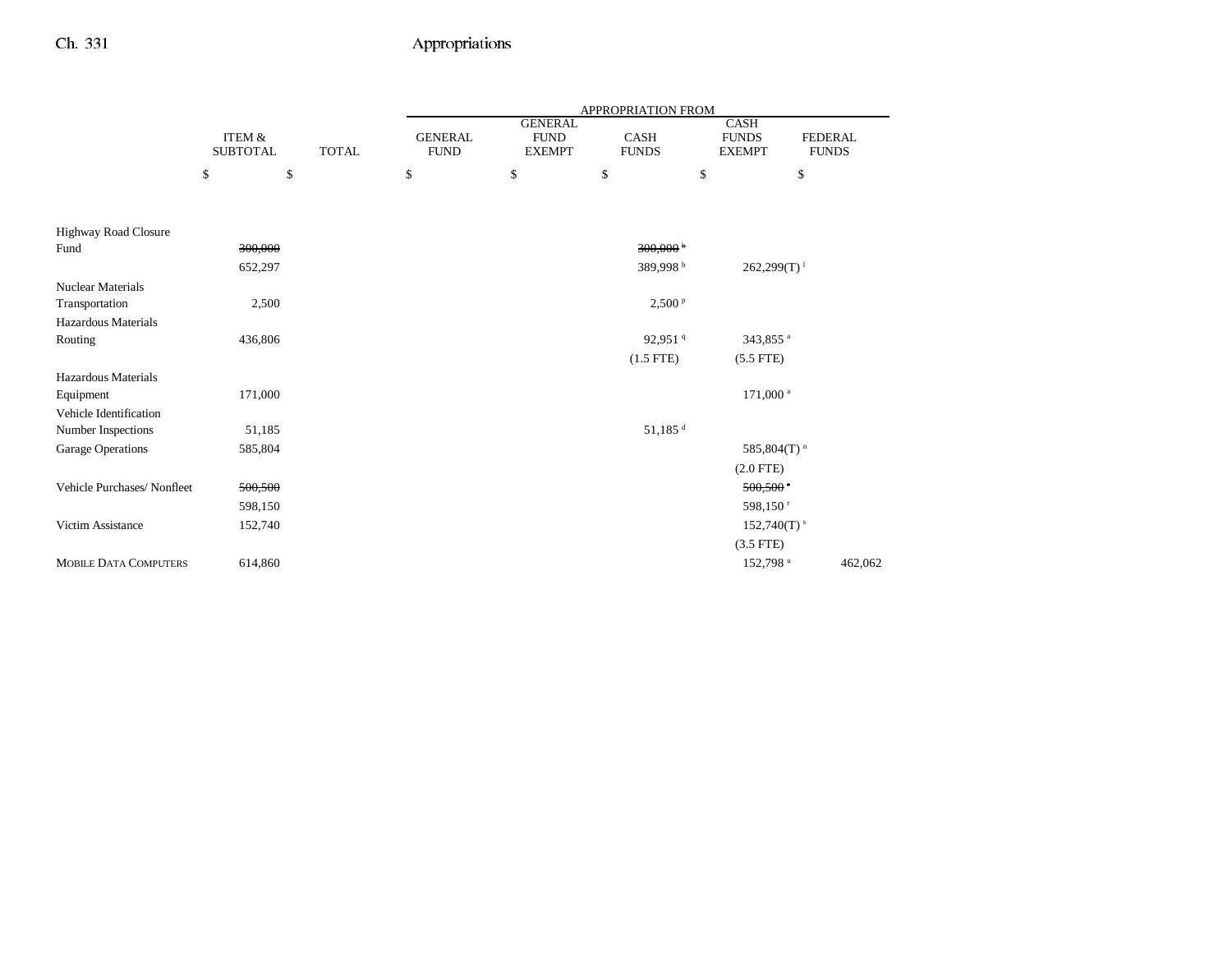55,004,016 56,142,886

a These amounts shall be from the Highway Users Tax Fund.

<sup>b</sup> These amounts shall be from various local sources of cash funds.

<sup>c</sup> Of this amount, \$23,159,787 \$23,071,751 shall be from the Highway Users Tax Fund, \$48,419 shall be from various exempt local sources, and \$652,027(T) shall be from Limited Gaming funds appropriated in the Department of Revenue.

d These amounts shall be from the Vehicle Identification Number Inspection Fund pursuant to Section 42-5-204, C.R.S.

e Of this amount, \$7,504,073 shall be from the Highway Users Tax Fund, and \$31,204(T) shall be from Limited Gaming funds appropriated in the Department of Revenue.

f Of this amount, \$1,306,128 shall be from the Highway Users Tax Fund, \$498,064 shall be from reserves in the Auto Sales Cash Fund, and \$44,603(T) shall be from Limited Gaming funds appropriated in the Department of Revenue.

<sup>g</sup> Of this amount, \$4,441,533 \$4,429,008 shall be from the Highway Users Tax Fund, and \$68,644(T) shall be from Limited Gaming funds appropriated in the Department of Revenue.

h Of this amount, \$78,606 shall be from the Highway Users Tax Fund, and \$3,358(T) shall be from user fees collected from other state agencies for the Garage Operation.

<sup>i</sup> Of this amount, \$147,989 shall be from the Department of Transportation, and \$56,911 shall be from Limited Gaming funds appropriated in the Department of Revenue.

j This amount shall be from user fees collected.

<sup>k</sup> Of this amount, \$1,294,256 \$1,291,821 shall be from the Highway Users Tax Fund, and \$57,679(T) \$95,204(T) shall be from user fees collected from other state agencies. <sup>1</sup> This amount THESE AMOUNTS shall be from the Department of Transportation.

m Of this amount, \$58,266 shall be from the Highway Users Tax Fund, and \$100,469(T) shall be from user fees collected from other state agencies.

n These amounts shall be from user fees collected from other state agencies.

<sup>o</sup> This amount shall be from the Legislative Department.

p This amount shall be from the Nuclear Materials Transportation Fund pursuant to Section 42-20-511, C.R.S.

<sup>q</sup> This amount shall be from the Hazardous Materials Safety Fund pursuant to Section 42-20-107, C.R.S.

<sup>r</sup> <del>This amount</del> OF this amount, \$18,400 shall be from the Highway Users Tax Fund, and \$579,750 shall be from the sale of used vehicles.

s This amount shall be from the Victim's Assistance and Law Enforcement Fund, appropriated in the Department of Public Safety, Division of Criminal Justice.

t Of this amount, \$6,267,600 shall be from the Highway Users Tax Fund, and \$170,727 shall be from various exempt local sources.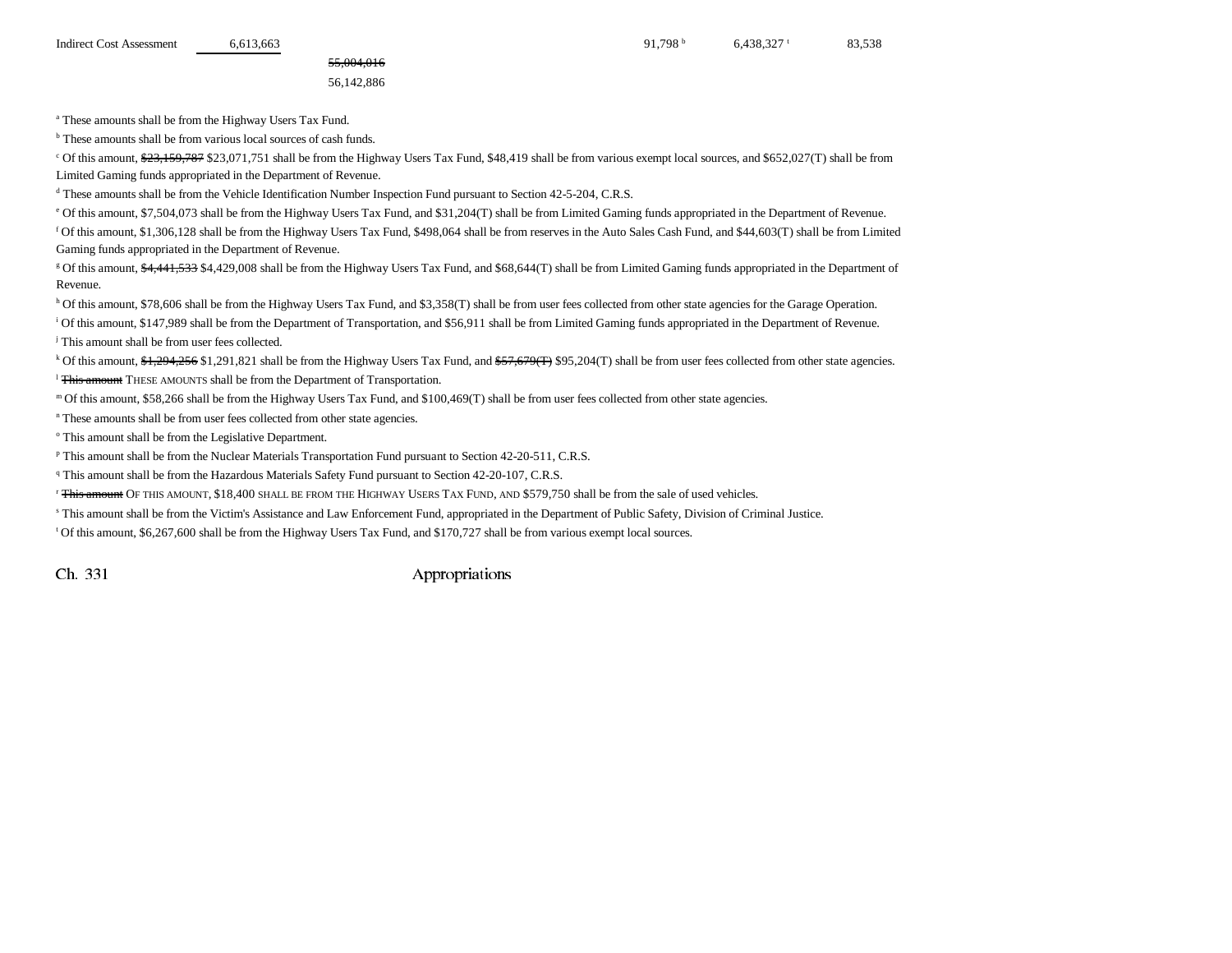|                 |              |                | APPROPRIATION FROM |              |               |              |  |  |  |  |
|-----------------|--------------|----------------|--------------------|--------------|---------------|--------------|--|--|--|--|
|                 |              |                | <b>GENERAL</b>     |              | CASH          |              |  |  |  |  |
| ITEM &          |              | <b>GENERAL</b> | <b>FUND</b>        | CASH         | <b>FUNDS</b>  | FEDERAL.     |  |  |  |  |
| <b>SUBTOTAL</b> | <b>TOTAL</b> | <b>FUND</b>    | <b>EXEMPT</b>      | <b>FUNDS</b> | <b>EXEMPT</b> | <b>FUNDS</b> |  |  |  |  |
|                 |              |                |                    |              |               |              |  |  |  |  |

u OF THIS AMOUNT, \$102,798 SHALL BE FROM THE HIGHWAY USERS TAX FUND, AND \$50,000 SHALL BE FROM THE CONTRABAND CUSTODIAL FUND.

### **(3) DIVISION OF FIRE SAFETY**

| <b>Personal Services</b>  | 291,098 | 61.788      | $127.297$ <sup>a</sup> | $102.013(T)$ <sup>b</sup> |
|---------------------------|---------|-------------|------------------------|---------------------------|
|                           |         | $(1.0$ FTE) | $(3.0$ FTE)            | $(2.0$ FTE)               |
| <b>Operating Expenses</b> | 167,946 | 7.088       | $145.247$ <sup>a</sup> | $15,611(T)$ <sup>b</sup>  |
| Indirect Cost Assessment  | 41.162  |             | $22.802$ <sup>a</sup>  | $18,360(T)$ <sup>b</sup>  |
|                           |         | 500,206     |                        |                           |

<sup>a</sup> These amounts shall be from the Firefighter and First Responder Certification Fund, the Fire Service Education and Training Fund, the Hazardous Materials Responder

Voluntary Certification Fund, the Fire Suppression Cash Fund, and the Fireworks Licensing Cash Fund.

**b** These amounts shall be from Limited Gaming funds appropriated in the Department of Revenue.

#### **(4) DIVISION OF CRIMINAL JUSTICE6, 163a**

| (A) Administration             |           |                 |                          |                |
|--------------------------------|-----------|-----------------|--------------------------|----------------|
| <b>Personal Services</b>       | 1.357.203 | 678,023         | $273,325(T)^{a}$         | 405.855        |
|                                |           | $(14.6$ FTE $)$ | $(5.5$ FTE)              | $(7.5$ FTE $)$ |
| <b>SICK AND ANNUAL PAYOUTS</b> | 12.658    |                 | $12.658(T)$ <sup>b</sup> |                |
| <b>Operating Expenses</b>      | 136,631   | 65,531          | $25,632(T)^{a}$          | 45,468         |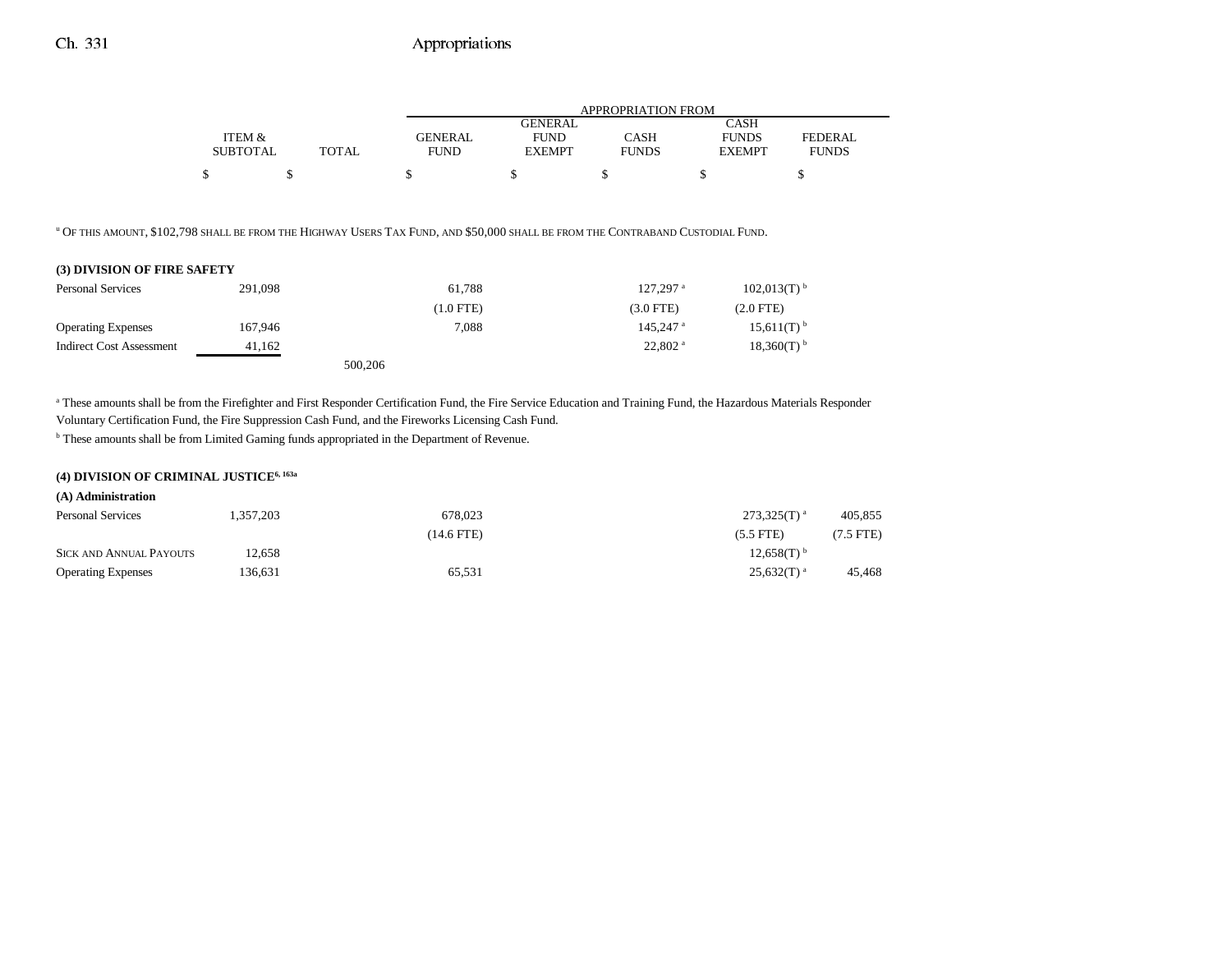| <b>Indirect Cost Assessment</b> | 149,035   | 44.614 $(T)^a$                                                                                                                                                  | 104.421 |
|---------------------------------|-----------|-----------------------------------------------------------------------------------------------------------------------------------------------------------------|---------|
|                                 | 1.642.869 |                                                                                                                                                                 |         |
|                                 | 1.655.527 |                                                                                                                                                                 |         |
|                                 |           | <sup>a</sup> These amounts shall be from the Judicial Department out of the Victims Assistance and Law Enforcement Fund pursuant to Section 24-33.5-506, C.R.S. |         |

b THIS AMOUNT SHALL BE FROM INDIRECT COST RECOVERIES.

## **(B) Victims Assistance**

| <b>Federal Victims Assistance</b>   |           |                 |           |
|-------------------------------------|-----------|-----------------|-----------|
| and Compensation Grants             | 2,600,000 |                 | 2,600,000 |
| <b>State Victims Assistance and</b> |           |                 |           |
| Law Enforcement                     |           |                 |           |
| Program <sup>164</sup>              | 590.819   | 590,819 $(T)^a$ |           |
|                                     | 3,190,819 |                 |           |

<sup>a</sup> This amount shall be from the Judicial Department out of the Victims Assistance and Law Enforcement Fund pursuant to Section 24-33.5-506, C.R.S.

| 974,651   |           |
|-----------|-----------|
| 1,000,000 | 1,000,000 |
|           |           |
| 200,000   | 200,000   |
|           |           |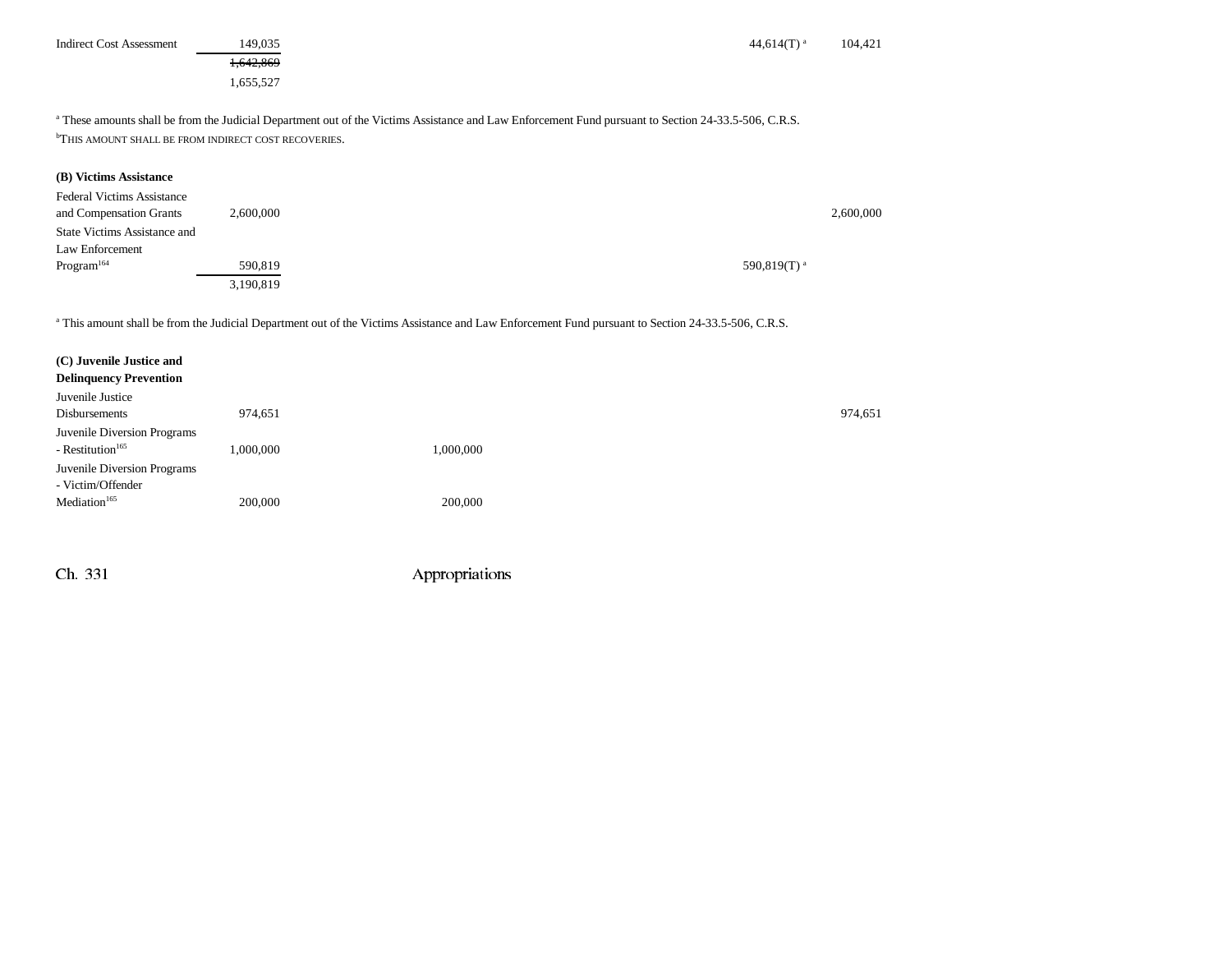|                            |                           |    |              | APPROPRIATION FROM |                                                |                             |    |                                              |                                |  |
|----------------------------|---------------------------|----|--------------|--------------------|------------------------------------------------|-----------------------------|----|----------------------------------------------|--------------------------------|--|
|                            | ITEM &<br><b>SUBTOTAL</b> |    | <b>TOTAL</b> |                    | <b>GENERAL</b><br><b>FUND</b><br><b>EXEMPT</b> | <b>CASH</b><br><b>FUNDS</b> |    | <b>CASH</b><br><b>FUNDS</b><br><b>EXEMPT</b> | <b>FEDERAL</b><br><b>FUNDS</b> |  |
|                            | \$                        | \$ |              | \$                 | \$                                             | \$                          | \$ |                                              | \$                             |  |
|                            |                           |    |              |                    |                                                |                             |    |                                              |                                |  |
| Juvenile Diversion         |                           |    |              |                    |                                                |                             |    |                                              |                                |  |
| Programs <sup>165</sup>    | 883,702                   |    |              | 883,702            |                                                |                             |    |                                              |                                |  |
| Alternative to Placement   |                           |    |              |                    |                                                |                             |    |                                              |                                |  |
| Projects <sup>166</sup>    | 500,000                   |    |              | 500,000            |                                                |                             |    |                                              |                                |  |
| Build a Generation Program |                           |    |              |                    |                                                |                             |    |                                              |                                |  |
| Grants                     | 694,000                   |    |              |                    |                                                |                             |    | 694,000(T) <sup>a</sup>                      |                                |  |
| Drug Abuse Resistance      |                           |    |              |                    |                                                |                             |    |                                              |                                |  |
| <b>Education Program</b>   | 215,000                   |    |              |                    |                                                |                             |    | $215,000(T)$ <sup>b</sup>                    |                                |  |
|                            | 4,467,353                 |    |              |                    |                                                |                             |    |                                              |                                |  |

<sup>a</sup> Of this amount, \$429,000 shall be from the Department of Local Affairs, and \$265,000 shall be from federal Juvenile Justice and Delinquency Prevention Act funds appropriated in the Department of Public Safety, Division of Criminal Justice.

b This amount shall be from the Department of Revenue out of the Drug Abuse Resistance Education Fund.

**(D) Community Corrections7, 8, 167**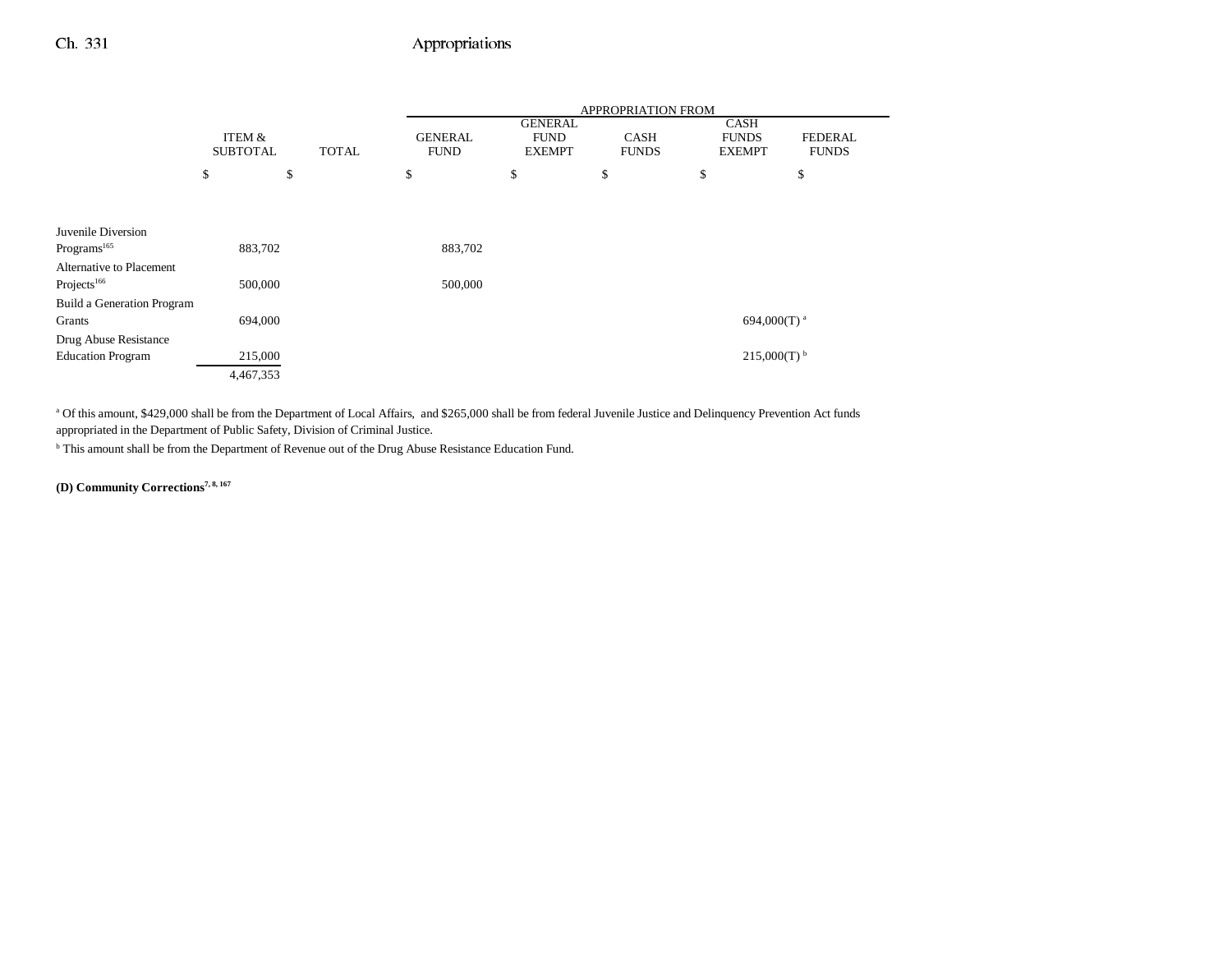| <b>Transition Programs</b>       |            |                |
|----------------------------------|------------|----------------|
| including standard               |            |                |
| residential services at an       |            |                |
| average rate of \$34.34 per      |            |                |
| day per offender, and            |            |                |
| specialized substance abuse      |            |                |
| treatment at an average rate     |            |                |
| of \$50.52 per day per           |            |                |
| offender                         | 13,086,120 |                |
|                                  | 12,649,927 |                |
| Diversion Programs               |            |                |
| including standard               |            |                |
| residential services at an       |            |                |
| average rate of \$34.34 per      |            |                |
| day per offender, and            | 14,723,501 |                |
|                                  | 14,431,055 |                |
| standard nonresidential          |            |                |
| services at an average rate of   |            |                |
| \$5.12 per day per offender      |            |                |
| Loans - New Community            |            |                |
| <b>Corrections Facilities</b>    | 60,000     |                |
| <b>Specialized Services</b>      | 110,000    |                |
| Day Reporting Center             |            |                |
| Services and Monitored           |            |                |
| Residential 3/4 House            |            |                |
| Programs                         | 842,027    |                |
|                                  | 760,788    |                |
| <b>Substance Abuse Treatment</b> |            |                |
| Program                          | 100,000    |                |
|                                  |            |                |
| Ch. 331                          |            | Appropriations |
|                                  |            |                |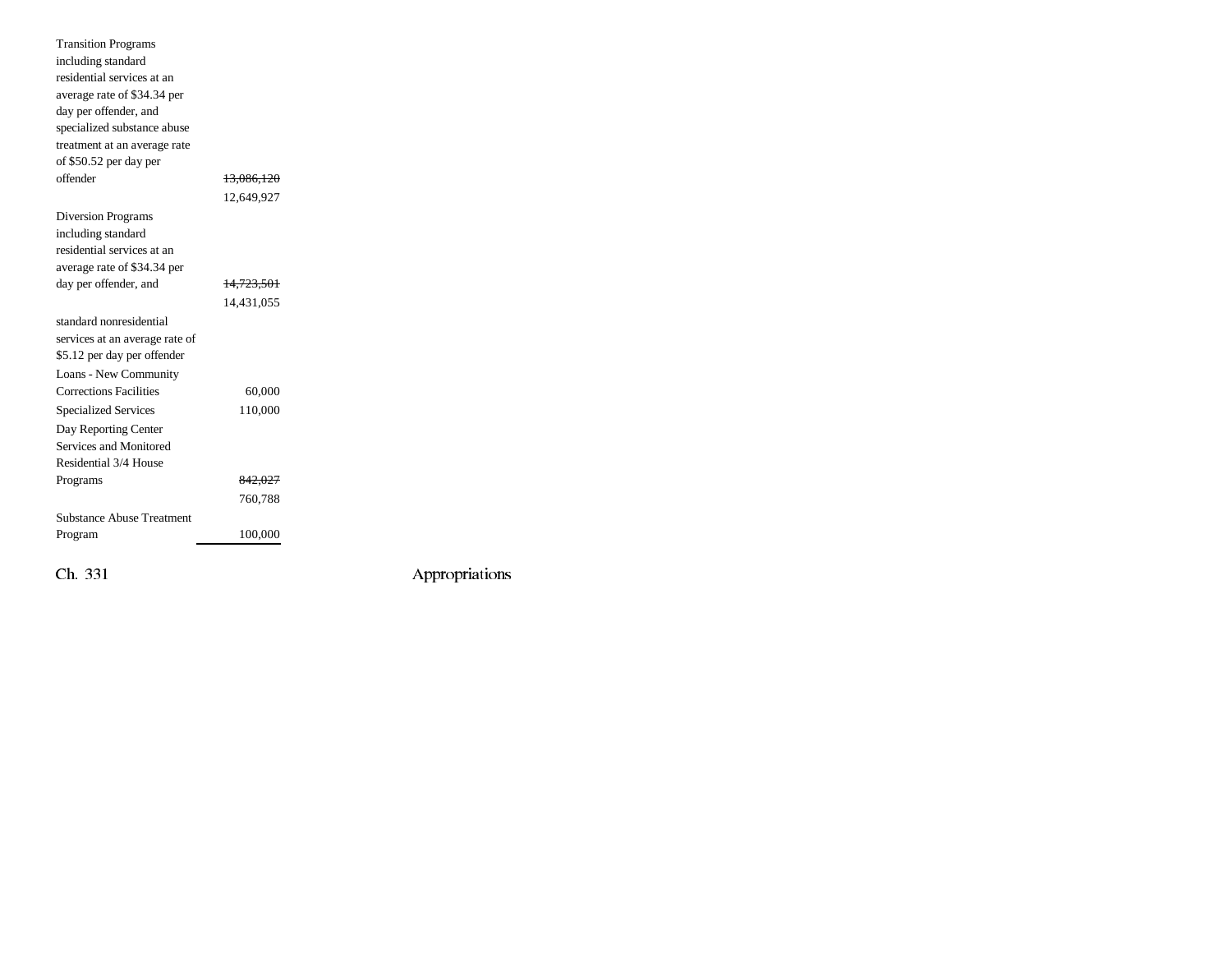|                                                                                                                         |                                      |              | APPROPRIATION FROM            |                                                |                             |                                       |                                |
|-------------------------------------------------------------------------------------------------------------------------|--------------------------------------|--------------|-------------------------------|------------------------------------------------|-----------------------------|---------------------------------------|--------------------------------|
|                                                                                                                         | <b>ITEM &amp;</b><br><b>SUBTOTAL</b> | <b>TOTAL</b> | <b>GENERAL</b><br><b>FUND</b> | <b>GENERAL</b><br><b>FUND</b><br><b>EXEMPT</b> | <b>CASH</b><br><b>FUNDS</b> | CASH<br><b>FUNDS</b><br><b>EXEMPT</b> | <b>FEDERAL</b><br><b>FUNDS</b> |
|                                                                                                                         | \$                                   | \$           | \$                            | \$                                             | \$                          | \$                                    | \$                             |
|                                                                                                                         | 28, 921, 648                         |              | 28,821,648                    |                                                | $100,000$ <sup>a</sup>      |                                       |                                |
|                                                                                                                         | 28,111,770                           |              | 28,011,770                    |                                                |                             |                                       |                                |
| <sup>a</sup> This amount shall be from the Drug Offender Surcharge Fund.<br>(E) Crime Control and System<br>Improvement |                                      |              |                               |                                                |                             |                                       |                                |
| State and Local Crime                                                                                                   |                                      |              |                               |                                                |                             |                                       |                                |
| Control and System                                                                                                      |                                      |              |                               |                                                |                             |                                       |                                |
| <b>Improvement Grants</b>                                                                                               | 5,600,000                            |              |                               |                                                |                             |                                       | 5,600,000                      |
| Sex Offender Surcharge                                                                                                  |                                      |              |                               |                                                |                             |                                       |                                |
| Fund Program                                                                                                            | 71,972                               |              |                               |                                                | 71,972 <sup>a</sup>         |                                       |                                |
|                                                                                                                         |                                      |              |                               |                                                | $(0.8$ FTE)                 |                                       |                                |
|                                                                                                                         | 5,671,972                            |              |                               |                                                |                             |                                       |                                |

<sup>a</sup> This amount shall be from the Sex Offender Surcharge Fund pursuant to Section 18-21-103, C.R.S. Of this amount, \$7,122 shall be used for indirect cost assessment.

43,894,661

43,097,441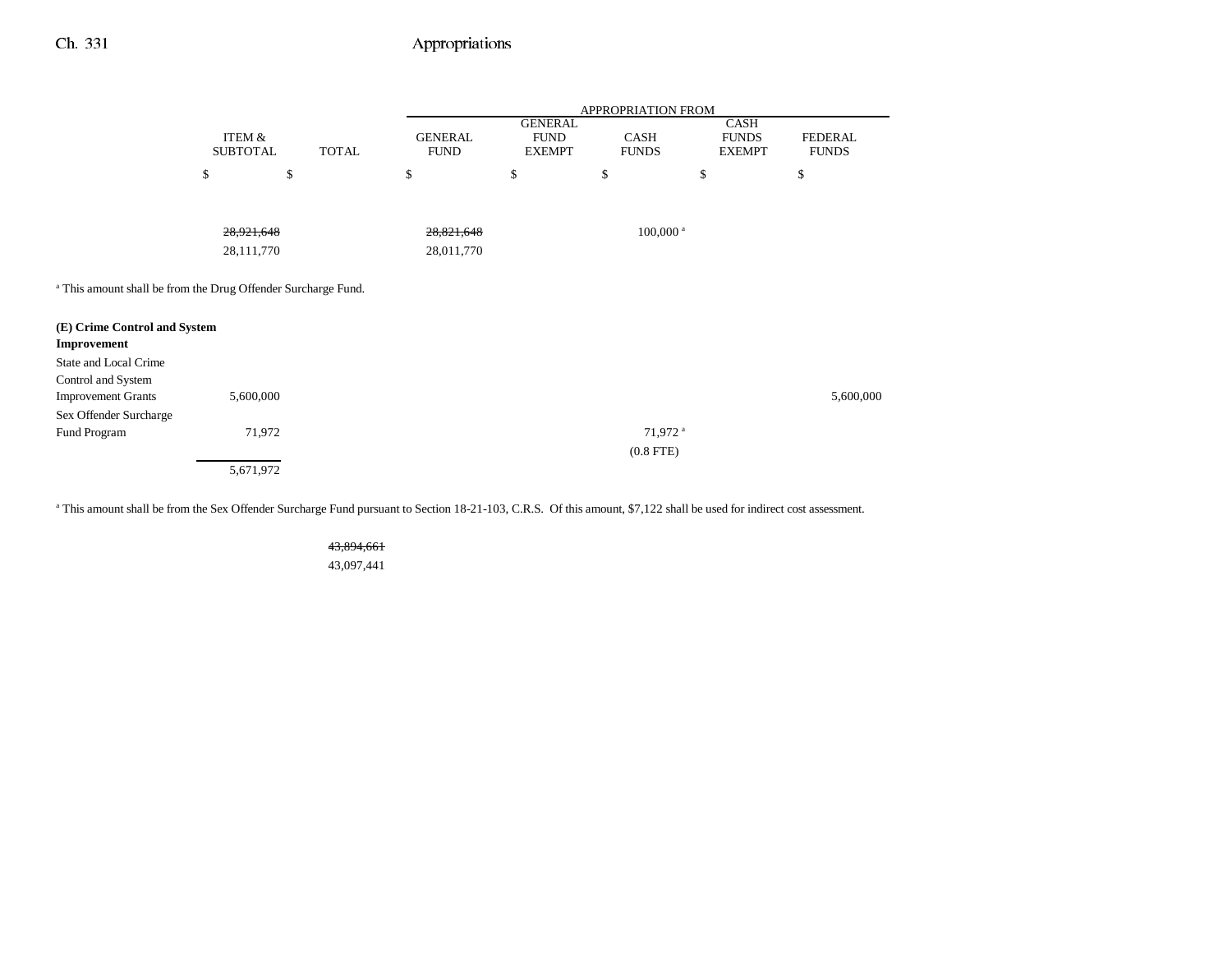## **(5) COLORADO BUREAU OF INVESTIGATION**

#### **(A) Administration**

| <b>Personal Services</b>        | 241,790 | 206,721     | 35,069 $a$           |                           |
|---------------------------------|---------|-------------|----------------------|---------------------------|
|                                 |         | $(3.0$ FTE) | $(1.0$ FTE)          |                           |
| <b>Operating Expenses</b>       | 20,256  | 14,480      | $5,776$ <sup>a</sup> |                           |
| <b>Vehicle Lease Payments</b>   | 188.446 | 167,386     |                      | $21,060(T)$ <sup>b</sup>  |
| Leased Space in                 |         |             |                      |                           |
| Montrose/Pueblo                 | 88,000  | 88,000      |                      |                           |
| <b>Indirect Cost Assessment</b> | 353,618 |             | $212.479$ $\circ$    | $141,139(T)$ <sup>d</sup> |
|                                 | 892,110 |             |                      |                           |

<sup>a</sup> These amounts shall be from applicant print processing fees.

b This amount shall be from Limited Gaming funds appropriated in the Department of Revenue.

c This amount shall be from various sources of cash funds.

<sup>d</sup> Of this amount, \$70,617 shall be from Limited Gaming funds appropriated in the Department of Revenue, and \$70,522 shall be from applicant print processing fees received from other state agencies.

### **(B) Investigative Support Services**

| (1) Laboratory            |           |              |           |
|---------------------------|-----------|--------------|-----------|
| <b>Personal Services</b>  | 2,467,511 | 2,467,511    |           |
|                           |           | $(41.0$ FTE) |           |
| <b>Operating Expenses</b> | 491,575   | 491,575      |           |
| Laboratory Equipment      | 154,800   | 154,800      |           |
| <b>Genetic Markers</b>    | 18,000    |              | 18,000(T) |
|                           | 3,131,886 |              |           |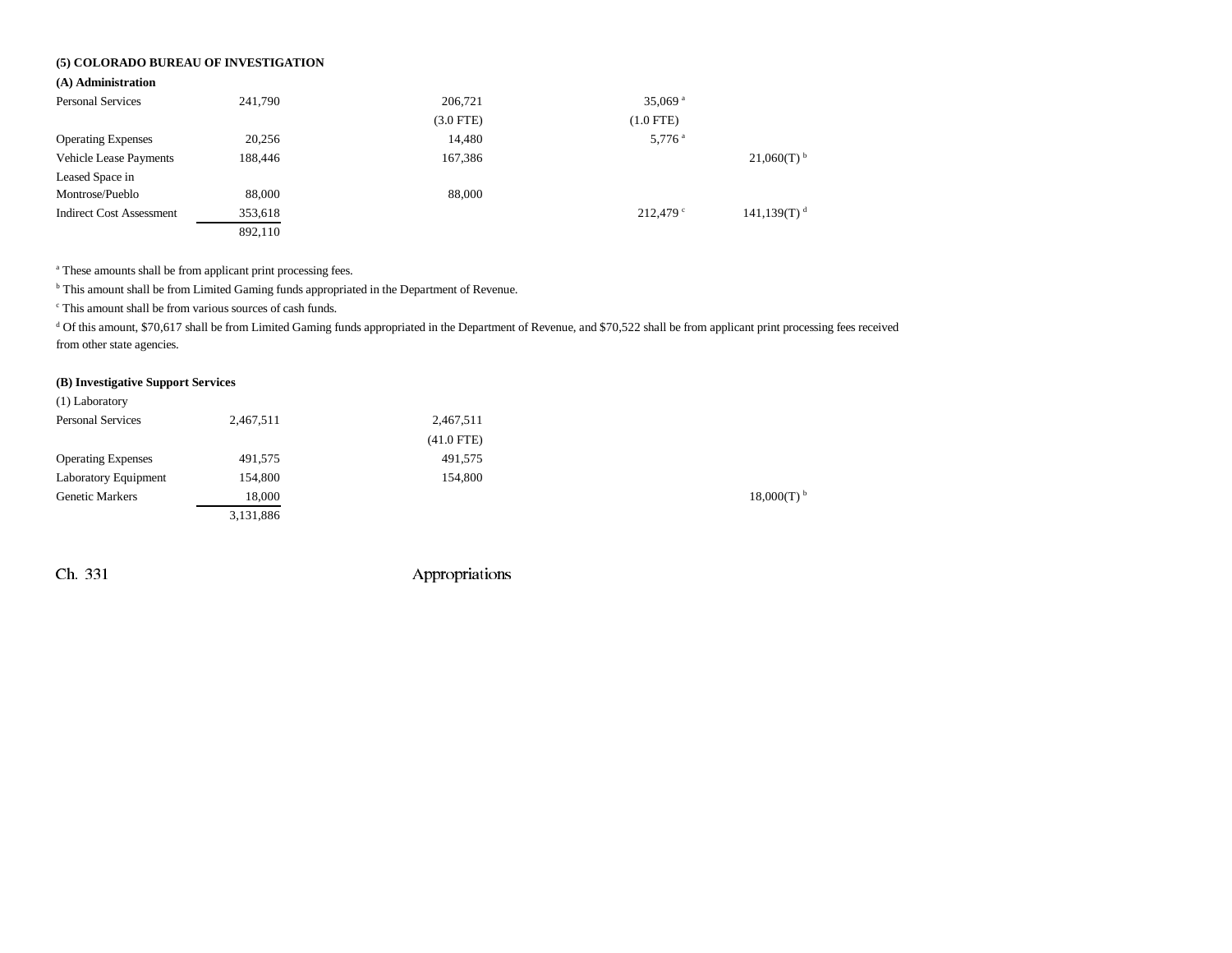|                 |       |                | APPROPRIATION FROM |              |               |              |  |
|-----------------|-------|----------------|--------------------|--------------|---------------|--------------|--|
|                 |       |                | <b>GENERAL</b>     |              | CASH          |              |  |
| ITEM &          |       | <b>GENERAL</b> | <b>FUND</b>        | CASH         | <b>FUNDS</b>  | FEDERAL.     |  |
| <b>SUBTOTAL</b> | TOTAL | <b>FUND</b>    | <b>EXEMPT</b>      | <b>FUNDS</b> | <b>EXEMPT</b> | <b>FUNDS</b> |  |
|                 |       |                |                    |              |               |              |  |

b This amount shall be from the state Victims Assistance and Law Enforcement Fund, which is appropriated in the Department of Public Safety, Division of Criminal Justice.

| (2) Investigative Assistance                |              |                                                                                                        |                                           |
|---------------------------------------------|--------------|--------------------------------------------------------------------------------------------------------|-------------------------------------------|
| <b>Personal Services</b>                    | 1,644,201    |                                                                                                        |                                           |
|                                             | $(27.0$ FTE) |                                                                                                        |                                           |
| <b>Operating Expenses</b>                   | 135,494      |                                                                                                        |                                           |
|                                             | 1,779,695    | 1,779,695                                                                                              |                                           |
| (3) Limited Gaming Support<br>Program Costs | 486,860      |                                                                                                        | 486,860 $(T)$ <sup>a</sup><br>$(7.0$ FTE) |
|                                             |              | <sup>a</sup> This amount shall be from Limited Gaming funds appropriated in the Department of Revenue. |                                           |

| (4) Statewide Insta-Check |         |                    |
|---------------------------|---------|--------------------|
| Program <sup>168</sup>    | 505,945 | 505,945 $^{\circ}$ |
|                           |         | $(12.0$ FTE)       |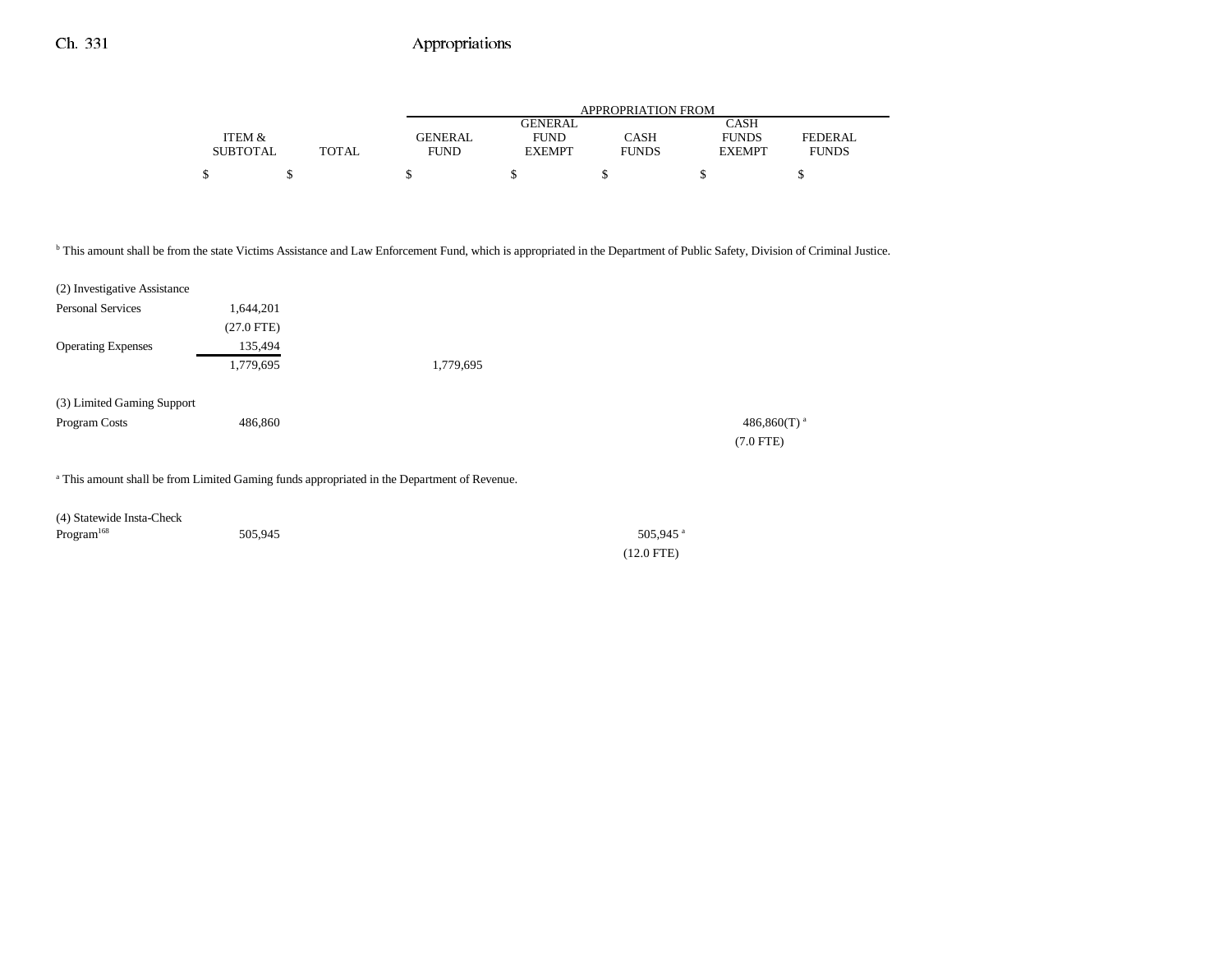<sup>a</sup> This amount shall be from the Statewide Instant Background Check Fund pursuant to Section 12-26.5-107 (2), C.R.S.

| (C) Crime Information Center |              |           |                          |                           |
|------------------------------|--------------|-----------|--------------------------|---------------------------|
| <b>Personal Services</b>     | 2,283,316    | 1,000,598 |                          | $1,282,718(T)^{a}$        |
|                              | $(51.1$ FTE) |           |                          |                           |
| <b>Operating Expenses</b>    | 1,130,926    | 1,069,654 | 45,954 b                 | $15,318(T)$ <sup>c</sup>  |
| Criminal Justice Records     |              |           |                          |                           |
| Act                          | 1,843,988    |           | $895,460$ <sup>d</sup>   | 948,528(T)                |
|                              | 2,087,229    |           | $1,644,006$ <sup>d</sup> | $443,223(T)$ <sup>e</sup> |
|                              | $(25.3$ FTE) |           |                          |                           |
| Victim Assistance            | 38,000       |           |                          | 38,000 $(T)$ <sup>f</sup> |
|                              |              |           |                          | $(1.0$ FTE)               |
|                              | 5,296,230    |           |                          |                           |
|                              | 5,539,471    |           |                          |                           |

<sup>a</sup> This amount shall be from indirect cost recoveries.

b This amount shall be from fees for services.

 $\cdot$  This amount shall be from fees for services received from other state agencies.

<sup>d</sup> This amount shall be from applicant print processing fees.

e This amount shall be from applicant print processing fees received from other state agencies.

f This amount shall be from the state Victims Assistance and Law Enforcement Fund, appropriated in the Department of Public Safety, Division of Criminal Justice.

| <del>12,092,726</del> |  |
|-----------------------|--|
| 12,335,967            |  |

| TOTALS PART XVII                   |                          |                         |                        |                           |              |
|------------------------------------|--------------------------|-------------------------|------------------------|---------------------------|--------------|
| (PUBLIC SAFETY) <sup>2, 3, 4</sup> | <del>\$122,546,090</del> | <del>\$40,334,595</del> | <del>\$4,045,563</del> | <del>\$67,137,300</del> ° | \$11,028,632 |
| Ch. 331                            |                          | Appropriations          |                        |                           |              |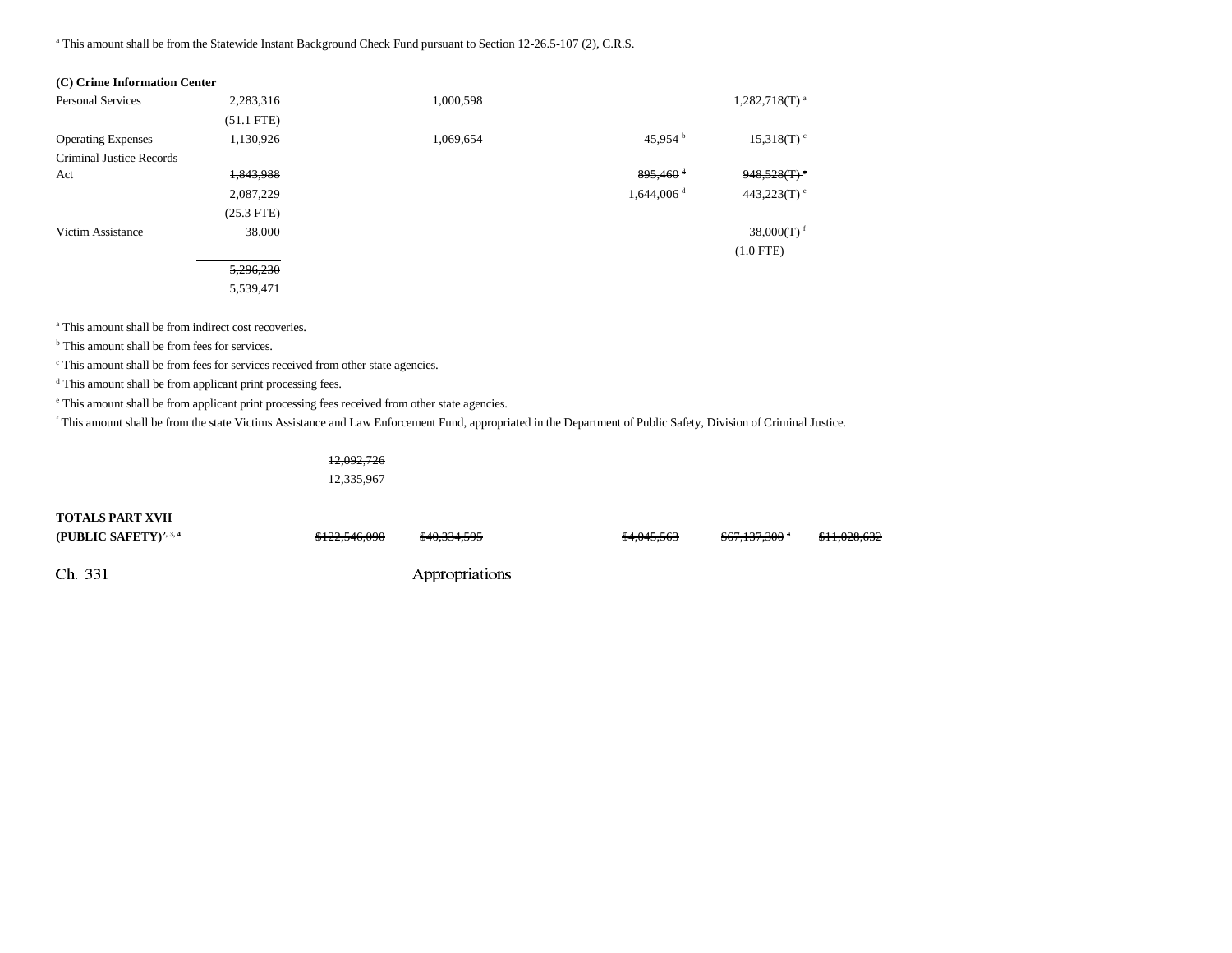|                           |   |               |                               | APPROPRIATION FROM                             |                             |                                              |                                            |  |
|---------------------------|---|---------------|-------------------------------|------------------------------------------------|-----------------------------|----------------------------------------------|--------------------------------------------|--|
| ITEM &<br><b>SUBTOTAL</b> |   | <b>TOTAL</b>  | <b>GENERAL</b><br><b>FUND</b> | <b>GENERAL</b><br><b>FUND</b><br><b>EXEMPT</b> | <b>CASH</b><br><b>FUNDS</b> | <b>CASH</b><br><b>FUNDS</b><br><b>EXEMPT</b> | FEDERAL.<br><b>FUNDS</b>                   |  |
| \$                        | Φ |               | \$                            | S                                              | \$                          | \$                                           | \$                                         |  |
|                           |   | \$123,172,157 | \$39,564,852                  |                                                | \$4,920,645                 |                                              | $$67,092,970$ <sup>a</sup><br>\$11,593,690 |  |

<sup>a</sup> Of this amount,  $\frac{43}{703}$ ,  $\frac{40}{70}$ ,  $\frac{440}{30}$ ,  $\frac{527}{102}$  contains a (T) notation, and  $\frac{451}{791}$ ,  $\frac{269}{51}$ ,  $\frac{993}{667}$  is from the Highway Users Tax Fund pursuant to Section 43-4-201(3)(a), C.R.S.

**FOOTNOTES** -- The following statements are referenced to the numbered footnotes throughout section 2.

- 2 (Governor lined through this provision. See L. 97, p. 2240.)
- 3 All Departments, Totals -- The General Assembly requests that copies of all reports requested in other footnotes contained in this act be delivered to the Joint Budget Committee and the majority and minority leadership in each house of the General Assembly.
- 4(Governor lined through this provision. See L. 97, p. 2240.)
- 6 Department of Corrections, Management, Executive Director's Office Subprogram; Department of Human Services, Division of Youth Corrections, and Health and Rehabilitation Services, Alcohol and Drug Abuse Division; Judicial Department, Probation and Related Services; and Department of Public Safety, Division of Criminal Justice -- It is the intent of the General Assembly that state criminal justice agencies involved in multi-agency programs requiring separate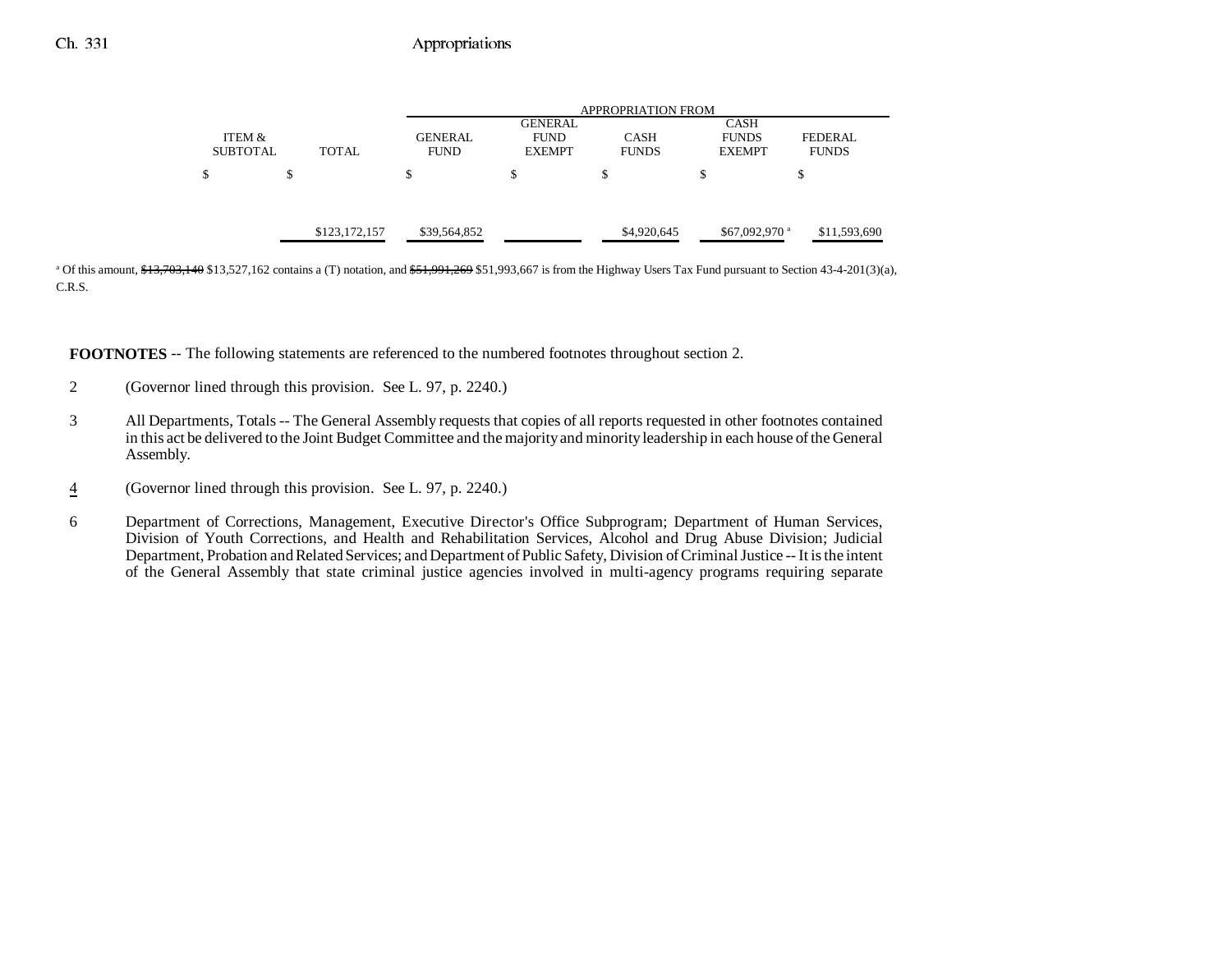appropriations to each agency designate one lead agency to be responsible for submitting a comprehensive annual budget request for such programs to the Joint Budget Committee. Each agency must still submit its portion of such request with its own budget document.

- 7(Governor lined through this provision. See L. 97, p. 2241.)
- 8(Governor lined through this provision. See L. 97, p. 2241.)
- 160 Department of Public Safety, Colorado State Patrol -- The Department is requested to submit to the Joint Budget Committee a detailed summary of FTE assigned to the field and to special programs with its FY 1998-99 budget request.
- 161(Governor lined through this provision. See L. 97, p. 2242.)
- 161a Department of Public Safety, Colorado State Patrol -- It is the intent of the General Assembly that the Department of Public Safety save \$144,000 in Highway Users Tax Funds as a result of reducing seven uniform positions and increasing six civilian positions.
- 162 Department of Public Safety, Colorado State Patrol, Sergeants, Technicians, and Troopers A and B -- The Chief of the Colorado State Patrol is requested to prepare a report to be submitted to the Joint Budget Committee by November 1, 1997. The report shall identify those uniformed positions within the State Patrol that can be returned to line duties through consolidation of positions or replacement of civilian personnel and shall include a plan for accomplishment of such consolidation or replacement.
- 163 Department of Public Safety, Colorado State Patrol, State Patrol Training Academy -- The Department is requested to provide a report to the Joint Budget Committee by November 1, 1998, on its progress toward improving the performance and reducing costs of the State Patrol Training Academy.
- 163a Department of Public Safety, Division of Criminal Justice -- It is the intent of the General Assembly that the Division of Criminal Justice prepare a report, in consultation with the Probation Division, the Parole Board, the Judicial Department, Community Corrections, the District Attorney's Council, the Attorney General, the Department of Corrections, members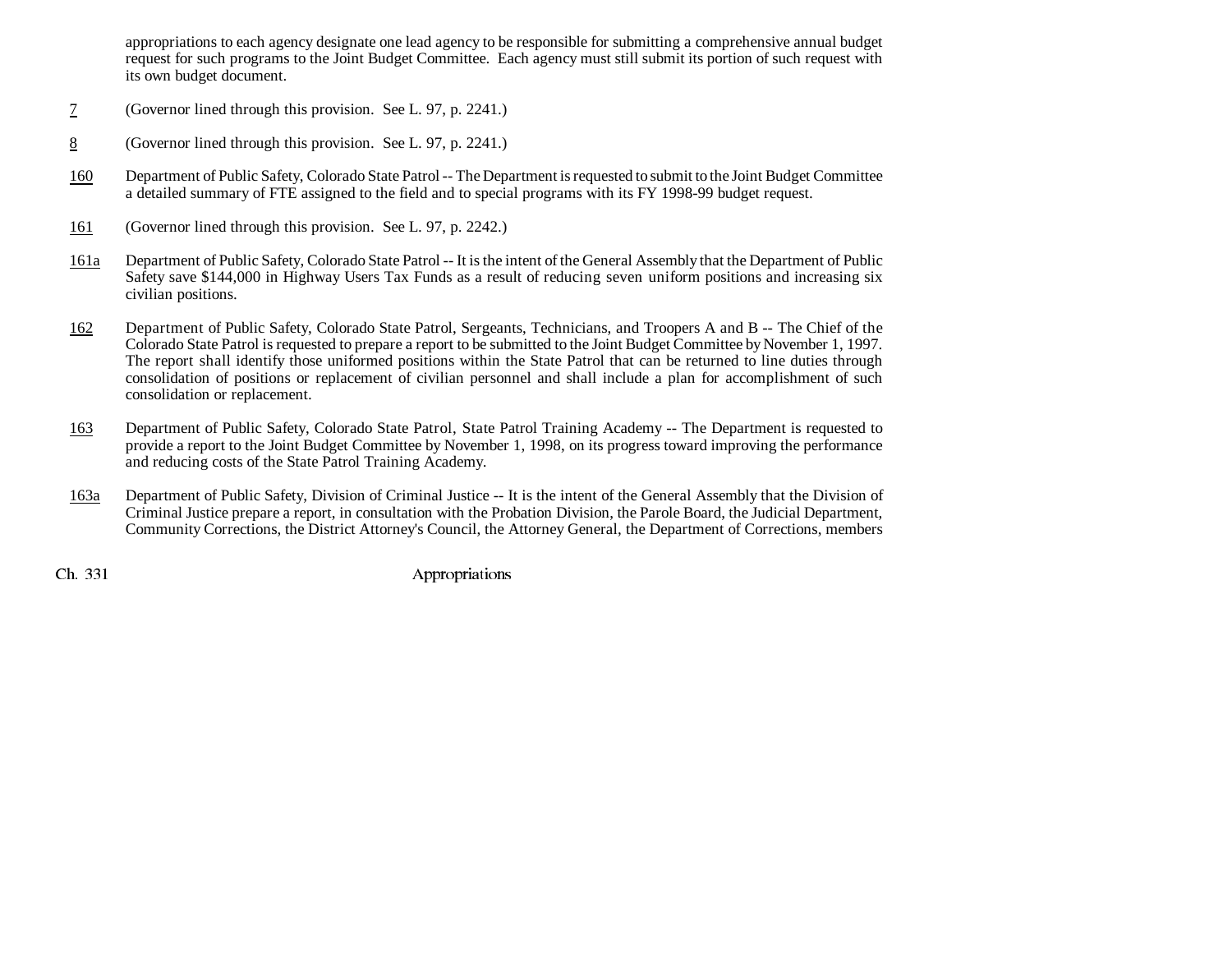|                 |              |                | APPROPRIATION FROM     |              |               |              |  |
|-----------------|--------------|----------------|------------------------|--------------|---------------|--------------|--|
|                 |              |                | CASH<br><b>GENERAL</b> |              |               |              |  |
| ITEM &          |              | <b>GENERAL</b> | <b>FUND</b>            | CASH         | <b>FUNDS</b>  | FEDERAL      |  |
| <b>SUBTOTAL</b> | <b>TOTAL</b> | <b>FUND</b>    | <b>EXEMPT</b>          | <b>FUNDS</b> | <b>EXEMPT</b> | <b>FUNDS</b> |  |
|                 |              |                |                        |              |               |              |  |

of the General Assembly, and victims' groups, analyzing and making recommendations on appropriate levels and/or lengths of commitment for drug offenses to the Department of Corrections' minimum and medium population. The report is requested to be submitted by January 1, 1998, to the House and Senate Judiciary Committees, the House and Senate Majority Offices, the House and Senate Minority Offices, the Capital Development Committee, and the Joint Budget Committee.

- 164 Department of Public Safety, Division of Criminal Justice, Victims Assistance, State Victims Assistance and Law Enforcement Program -- The State VALE Board is requested to submit recommendations on grants to state agencies to the Joint Budget Committee by January 2, 1998.
- 165 (Governor lined through this provision. See L. 97, p. 2243.)
- 166 Department of Public Safety, Division of Criminal Justice, Juvenile Justice and Delinquency Prevention, Alternative to Placement Projects -- It is the intent of the General Assembly that these funds be competitively awarded to counties that submit proposals for multi-disciplinary, non-categorical programs to provide child welfare services to at-risk children and their families. Such services shall include, but are not limited to, assessment, intervention, treatment, supervision, and shelter when and if appropriate.
- 167 Department of Public Safety, Division of Criminal Justice, Community Corrections -- Appropriations for community corrections programs are based on assumptions that providers of community corrections programs will collect client fees of up to \$10 per day on the average for residential programs and \$1 per day on the average for nonresidential programs. Pursuant to its authority to administer and execute contracts under Section 17-27-115, C.R.S., and in accordance with